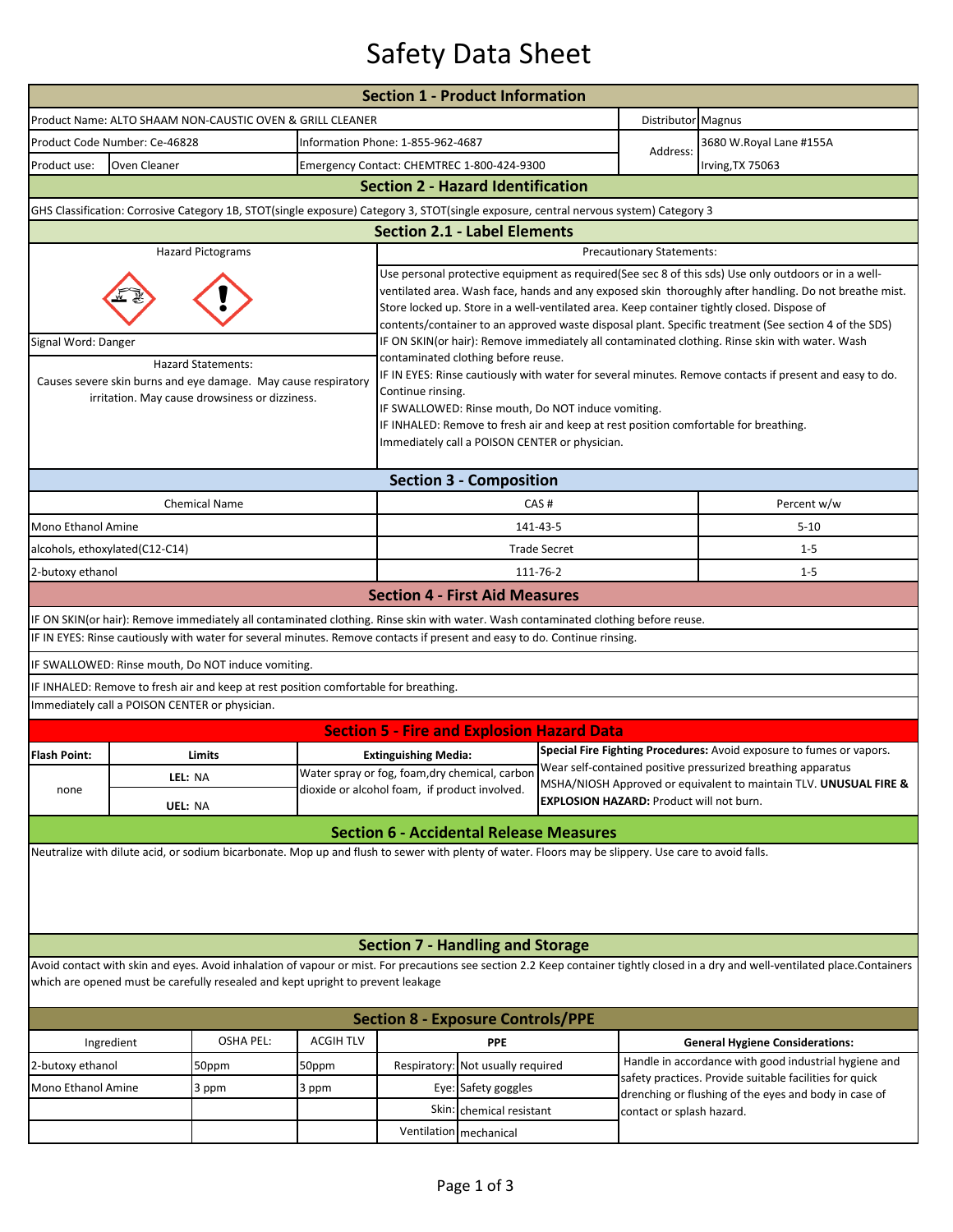|                              |                                    |                                                                                                                                                                                  |                                        | <b>Section 9 - Physical and Chemical Properties</b> |                                                                                                                                             |                              |                                                                                                                                         |                                                                                                                                                                            |                                      |  |  |
|------------------------------|------------------------------------|----------------------------------------------------------------------------------------------------------------------------------------------------------------------------------|----------------------------------------|-----------------------------------------------------|---------------------------------------------------------------------------------------------------------------------------------------------|------------------------------|-----------------------------------------------------------------------------------------------------------------------------------------|----------------------------------------------------------------------------------------------------------------------------------------------------------------------------|--------------------------------------|--|--|
|                              |                                    |                                                                                                                                                                                  |                                        |                                                     |                                                                                                                                             | Evaporation                  |                                                                                                                                         | Upper/lower                                                                                                                                                                | Vapor                                |  |  |
| Appearance                   | odor                               | odor threshold                                                                                                                                                                   | рH                                     | <b>Melting Point</b>                                | <b>Boiling point</b>                                                                                                                        | rate                         | Flammability                                                                                                                            | flammability limits                                                                                                                                                        | pressure                             |  |  |
| Colorless                    | Butyl                              | <b>NE</b>                                                                                                                                                                        | 10.5                                   | NE                                                  | 212ºF                                                                                                                                       | $>1.0$ (water =1)            | No                                                                                                                                      | ΝA                                                                                                                                                                         | 17mm(Hg)                             |  |  |
| <b>Vapor Density</b>         | <b>Density</b>                     | <b>Specific Gravity</b>                                                                                                                                                          | pH(use dil)                            | Solubility(H <sub>2</sub> O)                        | <b>Partition</b><br>coefficient                                                                                                             | <b>Auto Ignition</b><br>temp | <b>Viscosity</b>                                                                                                                        | <b>Decomposition Temp</b>                                                                                                                                                  |                                      |  |  |
| $.62 (air = 1)$              | 8.34                               | $\mathbf{1}$                                                                                                                                                                     | 9.8                                    | complete                                            | <b>NE</b>                                                                                                                                   | NA                           | thin                                                                                                                                    | <b>NE</b>                                                                                                                                                                  |                                      |  |  |
|                              |                                    |                                                                                                                                                                                  |                                        | <b>Section 10 - Stability and Reactivity</b>        |                                                                                                                                             |                              |                                                                                                                                         |                                                                                                                                                                            |                                      |  |  |
|                              |                                    | Dioxide, Carbon Monoxide and Nitrous Oxides may occur.                                                                                                                           |                                        |                                                     |                                                                                                                                             |                              |                                                                                                                                         | Product is stable. Hazardous polymerization will not occur. It is incompatible with strong oxidizing agents and acids. If burned normal combustion products such as Carbon |                                      |  |  |
|                              |                                    |                                                                                                                                                                                  |                                        | <b>Section 11- Toxicological Information</b>        |                                                                                                                                             |                              |                                                                                                                                         |                                                                                                                                                                            |                                      |  |  |
| ingredient                   |                                    | Acute toxicity (oral<br>LD50) rat                                                                                                                                                | Acute<br>toxicity(derm.<br>LD50)rabbit | Skin and Eye                                        | Carcinogen                                                                                                                                  | Mutagen                      | Reproduct.<br>Toxicity                                                                                                                  | STOST -single Exposure                                                                                                                                                     | <b>STOST</b><br>Repeated<br>exposure |  |  |
| 2-butoxy ethanol             |                                    | 470mg/kg                                                                                                                                                                         | 220mg/kg                               | irritant                                            | no evidence                                                                                                                                 | no evidence                  | no evidence                                                                                                                             | No data available                                                                                                                                                          | No data                              |  |  |
| Mono Ethanol Amine           |                                    | 1720mg/kg                                                                                                                                                                        | 1000mg/kg                              | Corrosive                                           | not listed                                                                                                                                  | not listed                   | no evidence                                                                                                                             | No data available                                                                                                                                                          | None known                           |  |  |
|                              |                                    |                                                                                                                                                                                  |                                        |                                                     |                                                                                                                                             |                              |                                                                                                                                         |                                                                                                                                                                            |                                      |  |  |
|                              |                                    |                                                                                                                                                                                  |                                        |                                                     |                                                                                                                                             |                              |                                                                                                                                         |                                                                                                                                                                            |                                      |  |  |
|                              |                                    | <b>Section 12 - Ecological Information</b>                                                                                                                                       |                                        |                                                     |                                                                                                                                             |                              |                                                                                                                                         |                                                                                                                                                                            |                                      |  |  |
| No information available     |                                    |                                                                                                                                                                                  |                                        |                                                     | Disposal should be in accordance with applicable regional, national and local laws and                                                      |                              |                                                                                                                                         |                                                                                                                                                                            |                                      |  |  |
|                              |                                    |                                                                                                                                                                                  |                                        |                                                     |                                                                                                                                             |                              |                                                                                                                                         |                                                                                                                                                                            |                                      |  |  |
|                              |                                    |                                                                                                                                                                                  |                                        | <b>Section 14 - Transport Information</b>           |                                                                                                                                             |                              |                                                                                                                                         |                                                                                                                                                                            |                                      |  |  |
| UN number                    |                                    |                                                                                                                                                                                  | <b>Basic Description(DOT)</b>          |                                                     |                                                                                                                                             |                              |                                                                                                                                         |                                                                                                                                                                            |                                      |  |  |
| <b>UN3267</b>                |                                    | Corrosive liquids, basic, organic, n.o.s. (contains Mono Ethanol Amine)                                                                                                          |                                        |                                                     |                                                                                                                                             |                              | 8                                                                                                                                       | Ш                                                                                                                                                                          | < 1L                                 |  |  |
|                              |                                    |                                                                                                                                                                                  |                                        | <b>Section 15 - Regulatory Information</b>          |                                                                                                                                             |                              |                                                                                                                                         |                                                                                                                                                                            |                                      |  |  |
|                              |                                    | <b>TSCA</b>                                                                                                                                                                      | complies                               | <b>ENCS</b>                                         | Does not comply                                                                                                                             |                              |                                                                                                                                         |                                                                                                                                                                            |                                      |  |  |
|                              | International Inventories DSL/NDSL | complies<br><b>IECSC</b><br>complies                                                                                                                                             |                                        |                                                     |                                                                                                                                             |                              |                                                                                                                                         |                                                                                                                                                                            |                                      |  |  |
|                              |                                    | <b>EINECS/ELINCS</b><br>United States Toxic Substances Control Act Section 8(b) Inventory                                                                                        | complies                               | <b>KECL</b>                                         | complies                                                                                                                                    |                              |                                                                                                                                         |                                                                                                                                                                            |                                      |  |  |
|                              | <b>TSCA</b>                        |                                                                                                                                                                                  |                                        |                                                     |                                                                                                                                             |                              | <b>Section 13 - Disposal Considerations</b><br>Class<br>Packing Group<br>LTD QTY<br><b>PICCS</b><br>Complies<br><b>AICS</b><br>Complies |                                                                                                                                                                            |                                      |  |  |
|                              | <b>DSL/NDSI</b>                    | Canadian Domestic Substances List/Non-Domestic Substances List<br>EINECS/ELINCS European Inventory Of Existing Chemical Substances/European List of Notified Chemical Substances |                                        |                                                     |                                                                                                                                             |                              |                                                                                                                                         |                                                                                                                                                                            |                                      |  |  |
|                              |                                    |                                                                                                                                                                                  |                                        |                                                     |                                                                                                                                             |                              |                                                                                                                                         |                                                                                                                                                                            |                                      |  |  |
| Legend:                      | <b>ENCS</b>                        | Japan Exisiting and New Chemical Substances<br><b>IECSC</b> China Inventory of Existing Chemical Substances                                                                      |                                        |                                                     |                                                                                                                                             |                              |                                                                                                                                         |                                                                                                                                                                            |                                      |  |  |
|                              |                                    |                                                                                                                                                                                  |                                        |                                                     |                                                                                                                                             |                              |                                                                                                                                         |                                                                                                                                                                            |                                      |  |  |
|                              | <b>KECL</b>                        | Korean Existing and Evaluated Chemical Substances                                                                                                                                |                                        |                                                     |                                                                                                                                             |                              |                                                                                                                                         |                                                                                                                                                                            |                                      |  |  |
|                              |                                    | <b>PICCS</b> Phillippines Inventory of Chemical Substances<br>AICS Austrailian Inventory of Chemical Substances                                                                  |                                        |                                                     |                                                                                                                                             |                              |                                                                                                                                         |                                                                                                                                                                            |                                      |  |  |
|                              |                                    |                                                                                                                                                                                  |                                        |                                                     |                                                                                                                                             |                              |                                                                                                                                         |                                                                                                                                                                            |                                      |  |  |
| RA 311/312 Hazard Categories |                                    | Fire No<br>Sudden Release of Pressure No                                                                                                                                         |                                        |                                                     | Clean Water Act - This product does not contain regulated as pollutants pursuant to the<br>Clean Water Act(40 CFR 122.21 and 40 CFR 122.42) |                              |                                                                                                                                         |                                                                                                                                                                            |                                      |  |  |
|                              |                                    |                                                                                                                                                                                  |                                        |                                                     | <b>State Regulations</b>                                                                                                                    |                              |                                                                                                                                         |                                                                                                                                                                            |                                      |  |  |
|                              |                                    |                                                                                                                                                                                  | Reactive No                            |                                                     |                                                                                                                                             |                              |                                                                                                                                         |                                                                                                                                                                            |                                      |  |  |
|                              |                                    |                                                                                                                                                                                  | Immediate(acute) yes                   |                                                     | <b>Chemical Name</b>                                                                                                                        |                              | Mass.                                                                                                                                   | Pennsylvania                                                                                                                                                               | New Jersey                           |  |  |
|                              |                                    | SARA 302 Extremely Hazardous substance: No                                                                                                                                       | Delayed(chronic) Yes                   |                                                     | Monoethanol Amine                                                                                                                           |                              | х                                                                                                                                       | х                                                                                                                                                                          | х                                    |  |  |
|                              |                                    |                                                                                                                                                                                  |                                        |                                                     | 2-butoxy ethanol                                                                                                                            |                              | X                                                                                                                                       | х                                                                                                                                                                          | х                                    |  |  |